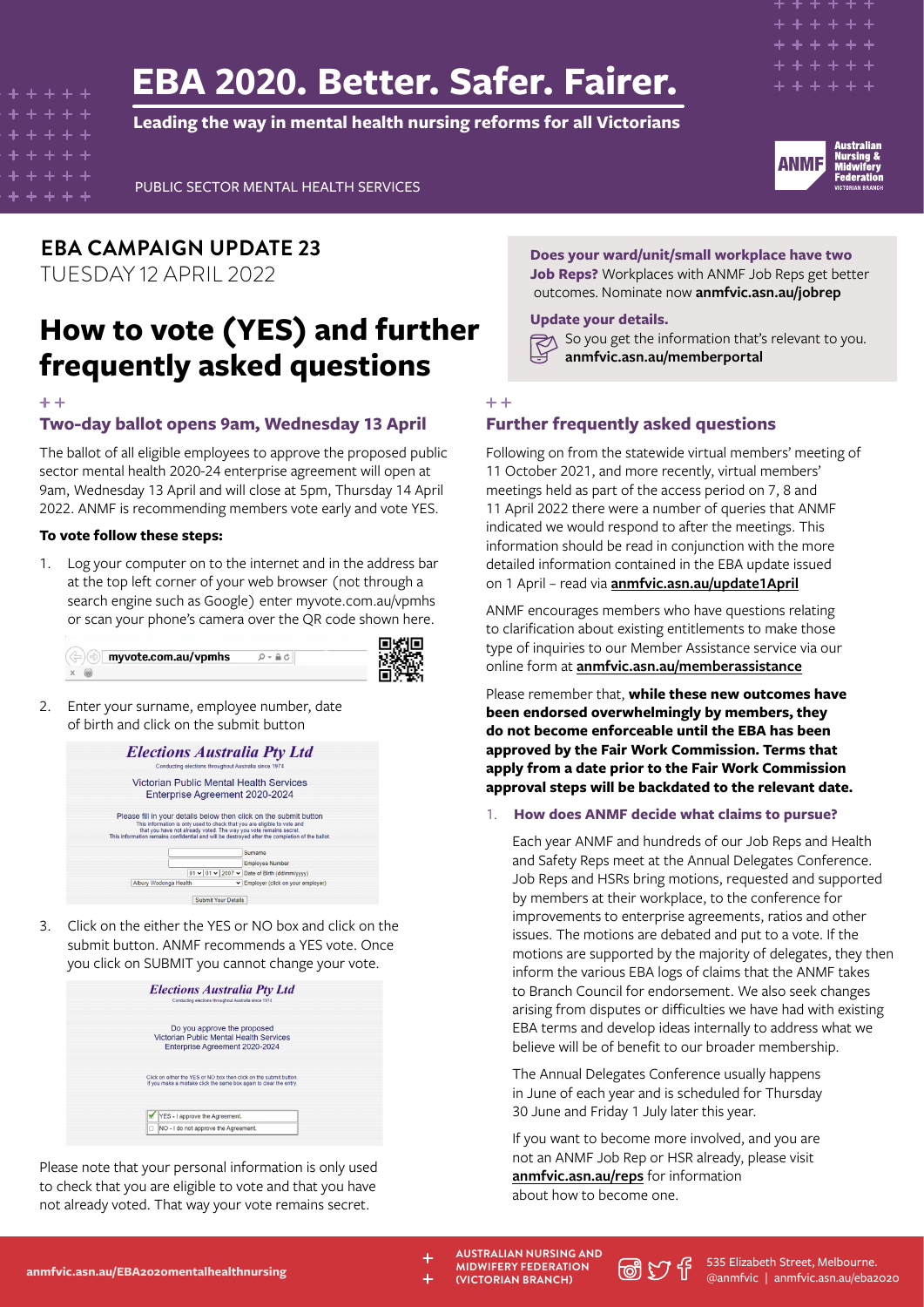## 2. **When will I receive my back pay?**

The first wage increase and the 'once off nurse alignment payment' will be processed after the EBA has been formally approved by the Fair Work Commission. The EBA legally operates seven days after formal approval from the Fair Work Commission.

ANMF has received confirmation that employees who worked for a different public sector mental health employer, covered by the 2020-2024 EBA for the 'once off nurse alignment' period of FFPPOA (first pay period on or after) 1 December 2020 to June 30 June 2021, will be paid the nurse alignment payment by their previous employer for that period.

## 3. **Why are nurses not entitled to the 'annual retention payment'?**

The 'annual retention payment' is payable only to Mental Health Officers (previously named PSOs under the new EBA. Nurses are instead entitled to the 'once off nurse alignment payment' (which is not payable to MHOs). Unlike the flat rate payable under the 'annual retention payment', the 'once off nurse alignment payment' will have the same effect as a 3% payment on your wages from FFPPOA 1 December 2020 to the end of June 2021 and will be reflected in your leave entitlements and superannuation.

This payment will align mental health nurses' wages with those ANMF achieved in the public sector nurses and midwives eightyear wages deal (2016-2024). A percentage increase is generally superior to a flat lump sum amount given the additional benefit that it is not only applied to your rate of pay but also to your other entitlements such as allowances and leave loading etc.

Casual employees will also be entitled to the 'once off nurse alignment payment'.

## 4. **When will the RPN Grade 4 Year 1 uplift apply from?**

The uplift of \$50 to the amount of \$1,950 to address the current anomaly between RPN Grade 3 Year 4 and RPN Grade 4 Year 1, will be applied to the commencement rate in the 2020-2024 EBA. This means that once the EBA is formally approved and legally enforceable, the new rate of \$1,950 should be used for the purposes of calculating and applying backpay to FFPPOA 1 December 2020.

ANMF wishes to also correct the previous reference to RPN Grade 3 Year 5. As part of the translation to new agreed structures in the 2016-2019 EBA, RPN Grade 3 structure was revised from 5 to 4 pay increments. The uplift is therefore intended to address the anomaly between the current RPN **Grade 3 Year 4** and RPN Grade 4 Year 1.

## 5. **Why aren't the staffing profiles in the EBA as per ANMF's Log of claims?**

The inclusion of current staffing profiles in the EBA was not an agreed item as part of bargaining. However, as part of reaching in-principle agreement for the 2020-24 EBA, the following commitments in relation to the have been recorded in a legally binding Memorandum of Understanding (MOU) between the unions, the Victorian Hospitals' Industrial Association (VHIA) and the Department of Health:

- *5.1. In the first 12 months following the making of the Agreement, the ANMF, HACSU, the Department and VHIA agree to undertake the necessary work to map the staffing profiles in bed-based services.*
- *5.2. Once staffing profiles have mapped and agreed to by the parties, these will be set as the minimum staffing level for each affected service, subject to change through local agreement with the ANMF and HACSU.*
- *5.3. These minimum profiles and change arrangements will be recorded in a further MOU or Deed between the ANMF, HACSU, Department and VHIA or by variation to this MOU.*

## 6. **How will the 800 EFT agreed as part of the MOU be allocated?**

The 800 EFT is to be implemented in the delivery of mental health services over the life of the 2020-24 EBA. In accordance with the MOU, the ANMF and HACSU will be consulted and engaged through the Mental Health Division of the Department in delivery of this EFT, including consultation around how and where the EFT is allocated. This EFT is to be allocated across multiple disciplines. ANMF will consult with its members as part of this process to identify priority areas of staffing shortfall across mental health services.

## 7. **What is the difference between a Clinical Nurse Educator and a Graduate Support Nurse?**

The Graduate Support Nurse trial includes an allocation of 6 EFT across St Vincent's, Mercy Health, Peninsula Health, Eastern Health, Bendigo Health and Barwon Health. This new RPN3 role aims to provide immediate and practical support in an inpatient unit setting to early career nurses. It is distinct from a Clinical Nurse Educator.

ANMF will work to ensure there is a robust evaluation process to try in order to secure funding of this important role in the future.

## 8. **Sixth week of annual leave**

A number of members sought clarification about access to the sixth week of annual leave.

**From 1 July 2022** both full- and part-time enrolled and registered nurses will have access to the sixth week of annual leave if they work 'ordinary hours' on a part of 10 weekends or more over the year. 'Ordinary hours' does not include overtime or on-call, and is a term that generally means rostered hours.

Where less than 10 occasions are worked per year you will be credited with a pro rata entitlement.

If you are getting the sixth week of annual leave under the old 'test' you will continue to do so even if you do not meet the new test, unless at your initiative you change jobs.

## 9. **I work in a community mental health team, which Community Workload Management System tool do I use?**

Members would be familiar with the CWMS tool (Clause 49) implemented over the life of the current EBA. Community teams that work in the continuing care models, including integrated teams which perform both crisis and case management functions, will continue to apply the CWMS tool under the 2020-24 EBA.

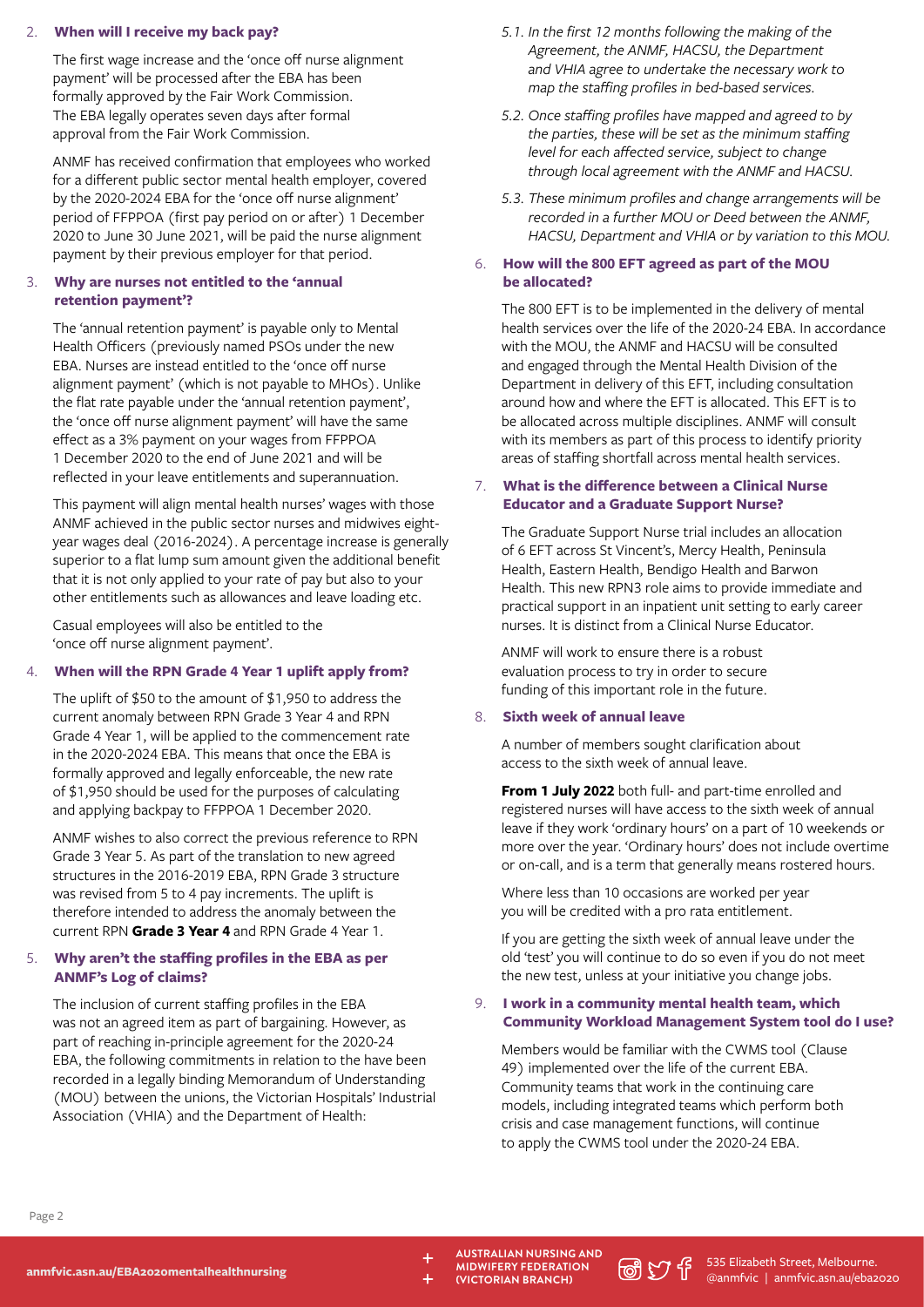For community teams that work under the Acute Community Interventions Service Program, the NEW Crisis Team Workload Management System (CTWMS) tool will apply to you. Examples may include Crisis Assessment and Treatment Teams, Emergency Mental Health, and PACER.

This NEW CTWMTS tool will provide protected time free from direct clinical care each month for nurses, commencing from January 2022 for nurses working 0.9 to 1 EFT and extending application from 1 January 2023 to apply to nurses working 0.4 to 0.8 EFT.

## 10. **Will long service leave apply to casual employees under the 2020-24 EBA?**

Currently the way that LSL applies to casual nurses, in particular casual enrolled nurses who derive an entitlement from premodern awards, has been the basis of a number of disputes. The 2020-2024 EBA will include a re-drafted comprehensive LSL clause making it clear that all RPNs and ENs (whether full time, part time or casual) will have access to the full entitlement under the Agreement. This means you accrue LSL at 1.7 weeks per year of service (instead of the *Long Service Leave Act* accrual rate of .866 weeks per year of service).

The aim of the new EBA clause is to ensure that your entitlements which are contained in two different places, the EBA and *LSL Act*, and are in the one clause.

The unions have agreed to work with VHIA to develop a guide to LSL entitlements to assist members and employers to readily identify how entitlements are to be applied.

## 11. **Relationship with the nurses and midwives EBA**

There are two enterprise agreements that apply to public sector nurses (not midwives) one being the current *Victorian Public Mental Health Services Enterprise Agreement 2016-2020* that applies to all staff employed in certain public mental health services - that these improvements relate to, and another – *Nurses and Midwives (Victorian Public Sector) (Single Interest Employers) Enterprise Agreement 2020-2024*.

We usually are able to achieve, as far as possible, the same outcomes for nurses employed under the latter EBA for mental health nurses working under this EBA.

It has been confusing in the past for both for employers and members to be certain of which EBA applies.

The changes to the *2020-2024 Victorian Public Mental Health Services Enterprise Agreement* confirm that it is the nature of the ward/unit/department/service that you work in that determines which EBA applies.

A similar change has been reflected in the *2020-2024 Nurses and Midwives (Victorian Public Sector) (Single Interest Employers) Enterprise Agreement*. That Agreement also contains an example around the new AOD/MH Hubs within Level 1 emergency departments. These are part of the emergency department, seeing emergency department patients. Hence the ward is the emergency department, and the new *Nurses and Midwives (Victorian Public Sector) (Single Interest Employers) Enterprise Agreement 2020- 2024* will apply.

## 12. **How long will the FWC take to approve the EBA if voted up?**

It is difficult to say as the FWC approval process operates outside and separate to the unions, VHIA and the Department. The ANMF is committed to ensuring that once voted up, an application for approval will be made to the FWC within the required 14 days from the outcome of the ballot. ANMF is hopeful that if no objections are raised and the FWC does not require any additional undertaking for approval, that the new EBA can be approved within 6-8 weeks.

**It is therefore critical that members VOTE EARLY and VOTE YES when the ballot opens, to avoid any unnecessary delays in getting an application to the FWC for approval.** 

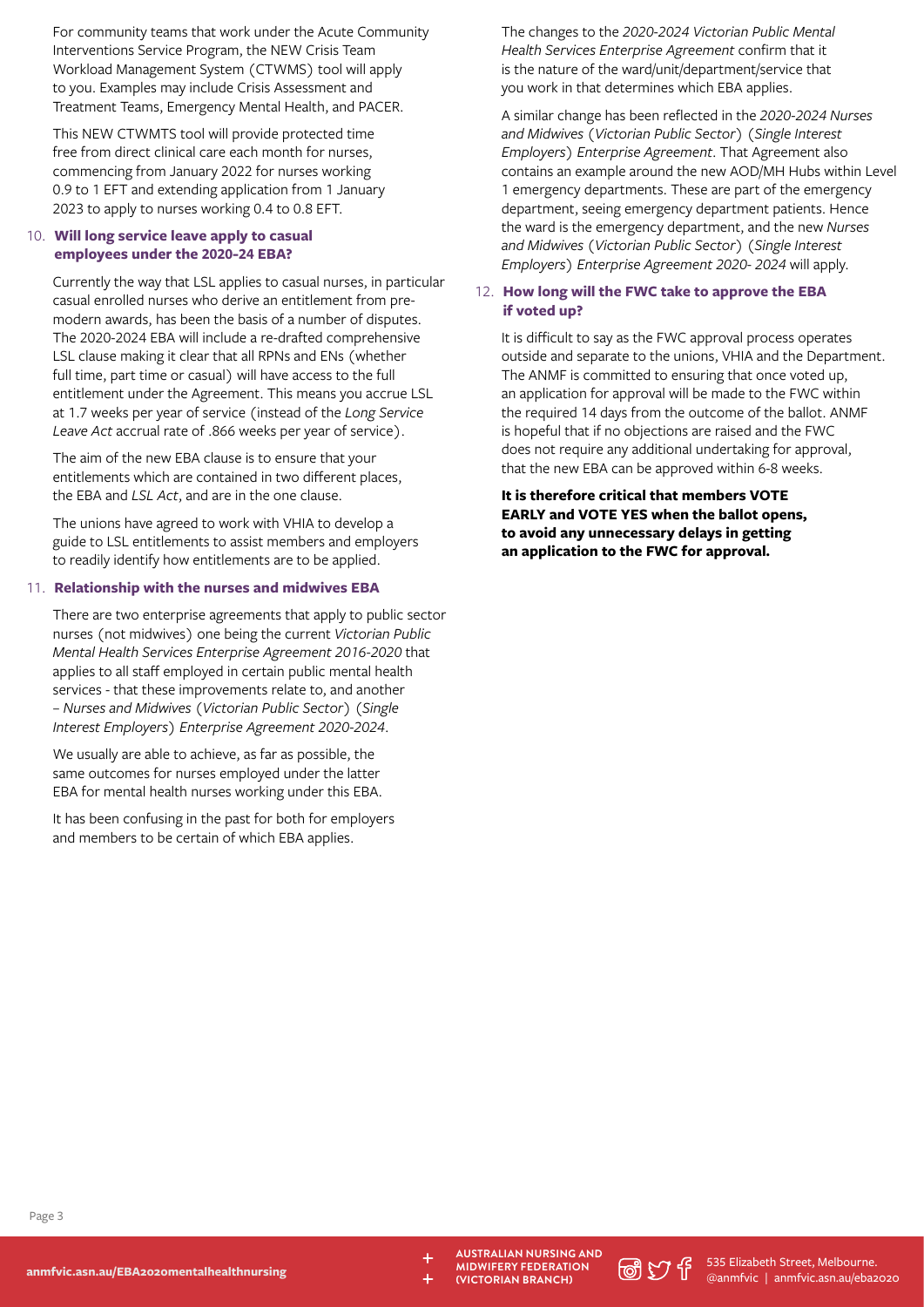

**EBA 2020-24. Better. Fairer. Safer.** 

**PUBLIC SECTOR MENTAL HEALTH INPATIENT AND COMMUNITY SERVICES MEMBERS**



**Australian** Nursina & Midwiferv **Federation** VICTORIAN BRANCH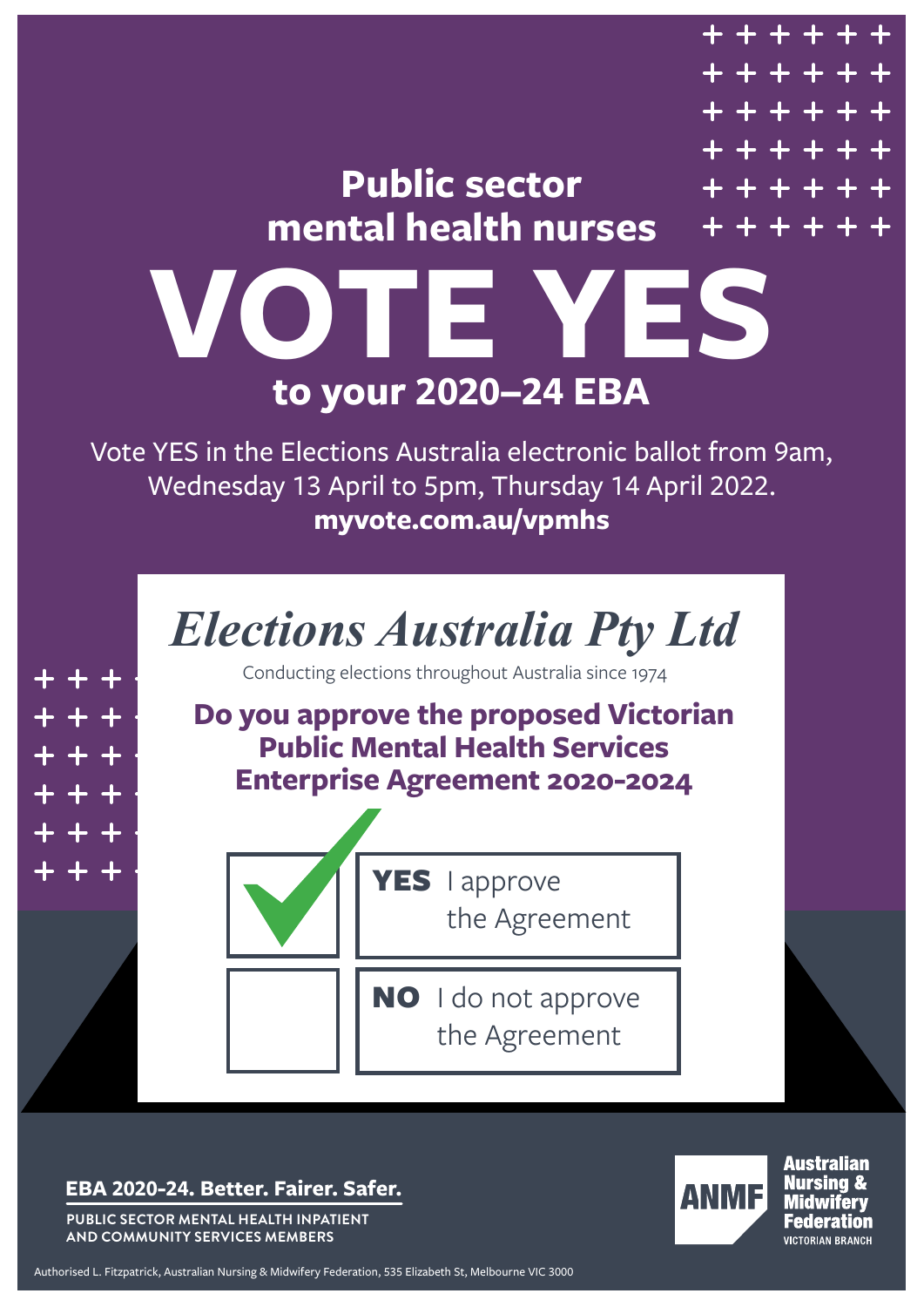## **Public sector mental health EBA ballot**

At a virtual statewide members meeting on 11 October 2021, ANMF public sector mental health nurse members voted YES to their 2020–24 enterprise agreement settlement. Members also endorsed a 10.5% pay rise, plus an 'alignment' payment which will ensure mental health nurses remain closely aligned with their general public sector colleagues despite the frustrating and protracted negotiating process.

You now need to vote YES to formalise the EBA and receive the agreement's benefits. These include:

A once-off 'nurse alignment' payment equivalent to 3% on your wages, leave loading and allowances  $\blacktriangledown$ for the shifts you worked between 1 December 2020 to the end of June 2021 (a percentage increase is superior to a flat lump sum). Wage rises of 3% in July 2021 (this will be back paid), July 2022, July 2023 and 1.5% in July 2024. The 'nurse alignment' payment and the scheduled pay rises maintain pay parity with the general public sector. RPN Grade 4 Year 1 will receive an uplift of \$50 to \$1950 per week to address the anomaly with RPN Grade 3 Year 4.  $\checkmark$ 800 EFT to be implemented in the delivery of mental health services over the life of the agreement. Agreement to map the staffing profiles in bed-based services and record as minimum staffing levels for these services. \$3 million (ongoing) for additional staffing EFT allocated to SECU/ acute aged care services over the life of the agreement. 6 EFT of new Graduate Support Nurse positions within 6 months of implementation.  $\checkmark$  $\checkmark$ 0.5 EFT Clinical Nurse Educator positions at each of the 6 parent and infant units.  $\checkmark$ 10-day enrolled nurse transition program for up to 550 ENs in mental health. Increased funding for Department of Health scholarships from 440 to 1000 to allow more nurses  $\checkmark$ to access scholarships. Nurse for nurse replacement in community mental health teams and improved wording to ensure backfill in community mental health teams must have regard to existing workload, team vacancies and availability of trained staff.  $\checkmark$ Introduction of a supplementary roster system. From 1 July 2021 you can access your long service leave (pro-rata) at nine years' service (currently  $\checkmark$ 10 years), from 1 July 2022 this will be from eight years, and from 1 July 2023 from seven years' service. Improved parental leave from 10 weeks to 14 weeks for leave commencing on or after 19 October 2021. The qualifying period will reduce from 12 months to six months. Secondary carer leave pay to increase from one week to two weeks. Mental health nurses rostered 10 weekends or more can access a sixth week of annual leave.  $\checkmark$ From 1 July 2024, as part of a trial for 13 pay periods, the Sunday night shift rate will increase from \$79 to \$154.60 as an incentive for full- and part-time staff to fill the roster.  $\checkmark$ Superannuation payments throughout all paid and unpaid parental leave from 19 October 2021. Improvements to post incident support for mental health nurses involved in a violent or aggressive  $\checkmark$ incident, including mandating the provision of information regarding worker's compensation claims and reporting to police. Mental health nurse managers will receive OHS education and/or support in risk assessment, incident investigation and staff consultation. NEW Crisis Team Workload Management System (CTWMS) provision to protect non-clinical time for nurses working in acute community teams (ECATT, CATT, triage or like services). Any education or training deemed compulsory or mandatory by the employer must occur within an employee's paid time. No deduction will be made to an employee's professional development leave for mandatory training.  $\checkmark$ Up to two weeks paid voluntary emergency management leave. Currently this leave is unpaid. The introduction of three days special paid disaster leave due to an event such as flood or fire.  $\checkmark$ **+ [Plus much more. For details about all of the benefits and improvements to your working life visit](https://anmfvic.asn.au/MHEBAvoteyes)  anmfvic.asn.au/MHEBAvoteyes**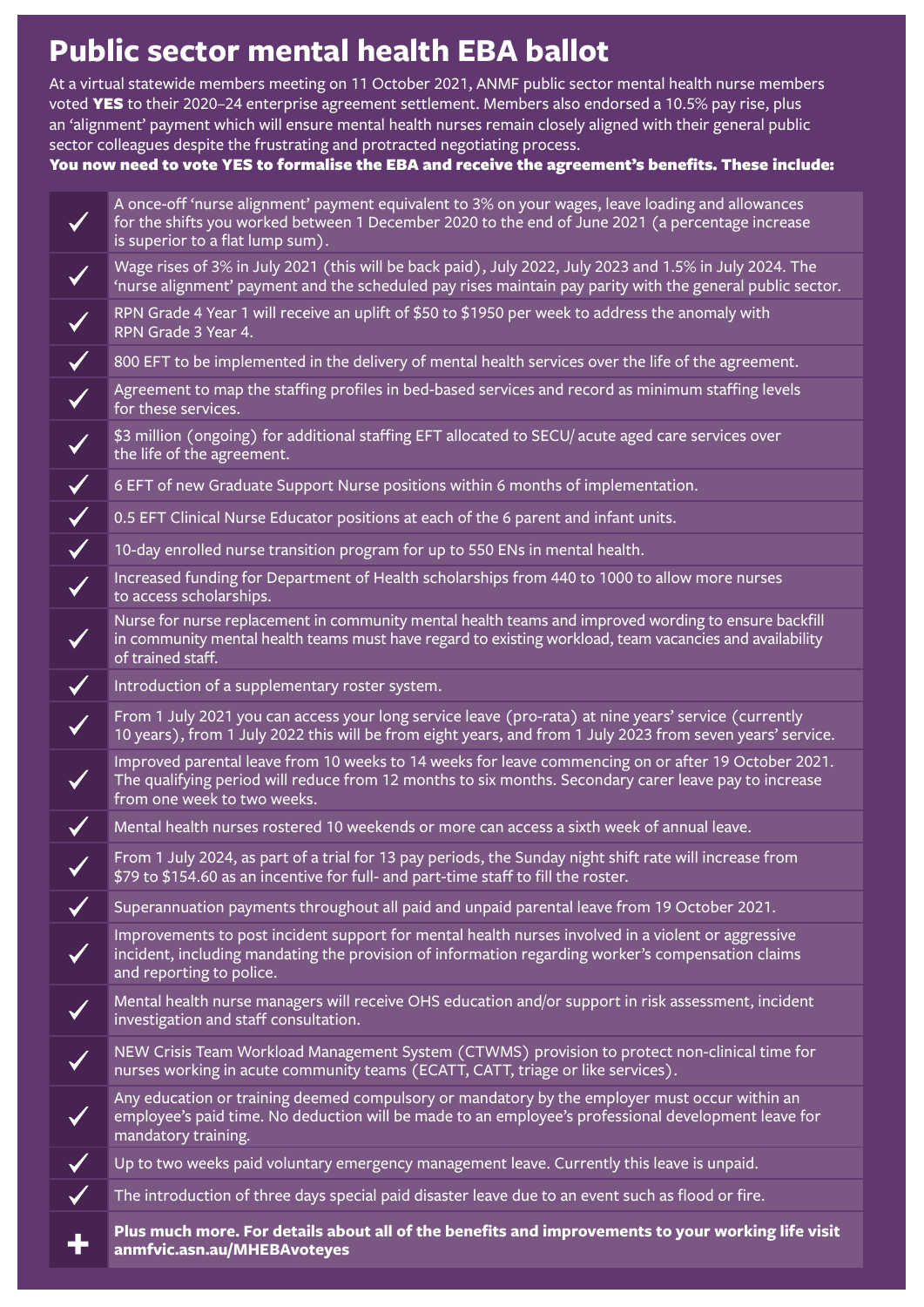## **EBA 2020. Better. Safer. Fairer.**

**Leading the way in mental health nursing reforms for all Victorians**





PUBLIC SECTOR MENTAL HEALTH SERVICES

## **EBA CAMPAIGN UPDATE 22** FRIDAY 1 APRIL 2022

## **EBA ballot to open 13 April 2022 – VOTE YES**

The public sector Mental Health 2020-24 Enterprise Agreement ballot will open on 13 April 2022.

The electronic ballot will be conducted by Elections Australia.

All employees covered by the Agreement are eligible to vote. If the majority of those who vote, vote YES then an application for approval will be made to the Fair Work Commission (FWC), in accordance with the provisions of the *Fair Work Act 2009*.

If approved by the FWC, the Agreement would become legally enforceable seven days later.

#### $+ +$

## **Ballot timeline**

## **Seven-day access period - 9am, Tuesday 5 April 2022 to 11:59pm, Tuesday 12 April 2022**: members will be able to

review the proposed Enterprise Agreement. Employers will distribute the Agreement with a 'key changes' summary document to all eligible employees for the seven-day access period.

ANMF will hold virtual state-wide members' meetings during the access period to provide members with an opportunity to ask any outstanding questions relating to the proposed Agreement. The meetings will be on the following dates (with notices and links to be sent shortly):

- Thursday 7 April at 8pm (via Microsoft teams)
- Friday 8 April at 2pm (via Microsoft teams)
- Monday 11 April at 2pm (via Microsoft teams)

**The ballot - opens 9am, Wednesday 13 April 2022 and closes 5pm, Thursday 14 April 2022**. Eligible employees will be able to vote electronically at any time during this period.

*We recognise that this is a short timeframe to cast your vote. All parties agreed to a compressed ballot period in order to get the ballot finalised before Easter and hopefully a successful YES vote. It will be an electronic ballot to ensure efficient access and return of ballots.*

**ANMF is recommending that members VOTE EARLY and VOTE YES.** ANMF will send further voting information closer to the ballot. The result will be declared following the ballot.

**JOB REPS AND HSRS ARE ENCOURAGED TO DISPLAY THIS EBA UPDATE ON WORKPLACE NOTICEBOARDS.**

**Does your ward/unit/small workplace have two Job Reps?** Workplaces with ANMF Job Reps get better outcomes. Nominate now **[anmfvic.asn.au/jobrep](http://anmfvic.asn.au/jobrep)**

#### **Update your details.**

So you get the information that's relevant to you. **[anmfvic.asn.au/memberportal](http://anmfvic.asn.au/memberportal)**

Further information concerning the proposed 2020-24 Enterprise Agreement is detailed below.

#### بلبار بلبار

## **1. Date and period of operation of the 2020-24 EA**

The proposed 2020-24 Agreement will operate from seven days after its approval by the Fair Work Commission and provides for the full settlement of employment terms and conditions for employees covered by the 2020-24 Agreement for the period from 1 December 2020 to 31 December 2024.

The proposed Agreement will expire 31 December 2024 to ensure it stays aligned as close as possible with the general public sector nurses and midwives EBA which expires in April 2024.

## $+ +$

## **2. Scope - nurses covered by the 2020 – 24 EBA**

The 2020-24 Agreement will continue to cover public sector registered and enrolled nurses employed by an employer covered by the agreement and engaged solely or predominantly in the provision of mental health services in a classification/occupation within the Agreement.

The new Agreement provides express clarification that, '*engaged solely and predominately in the provision of Mental Health Services*' refers to the service, department, unit or program of the employer rather than the duties of the individual employee.

## $+ +$

## **3. Wages**

#### a. **Increased wages and allowances**

The wage increases that will apply to registered nurses (industrially classified as RPN) and enrolled nurses (industrially classified as PEN) are from the first full pay period on or after (FFPPOA):

1 July 2021 – 3% 'nurse alignment' payment (the effect of this payment is as if this increase applied from FFPPOA 1 December 2020)

1 July 2022 – 3%

1 July 2023 – 3%

1 July 2024 – 1.5%

**[anmfvic.asn.au/EBA2020mentalhealthnursing](https://anmfvic.asn.au/eba2020mentalhealthnursing)** 

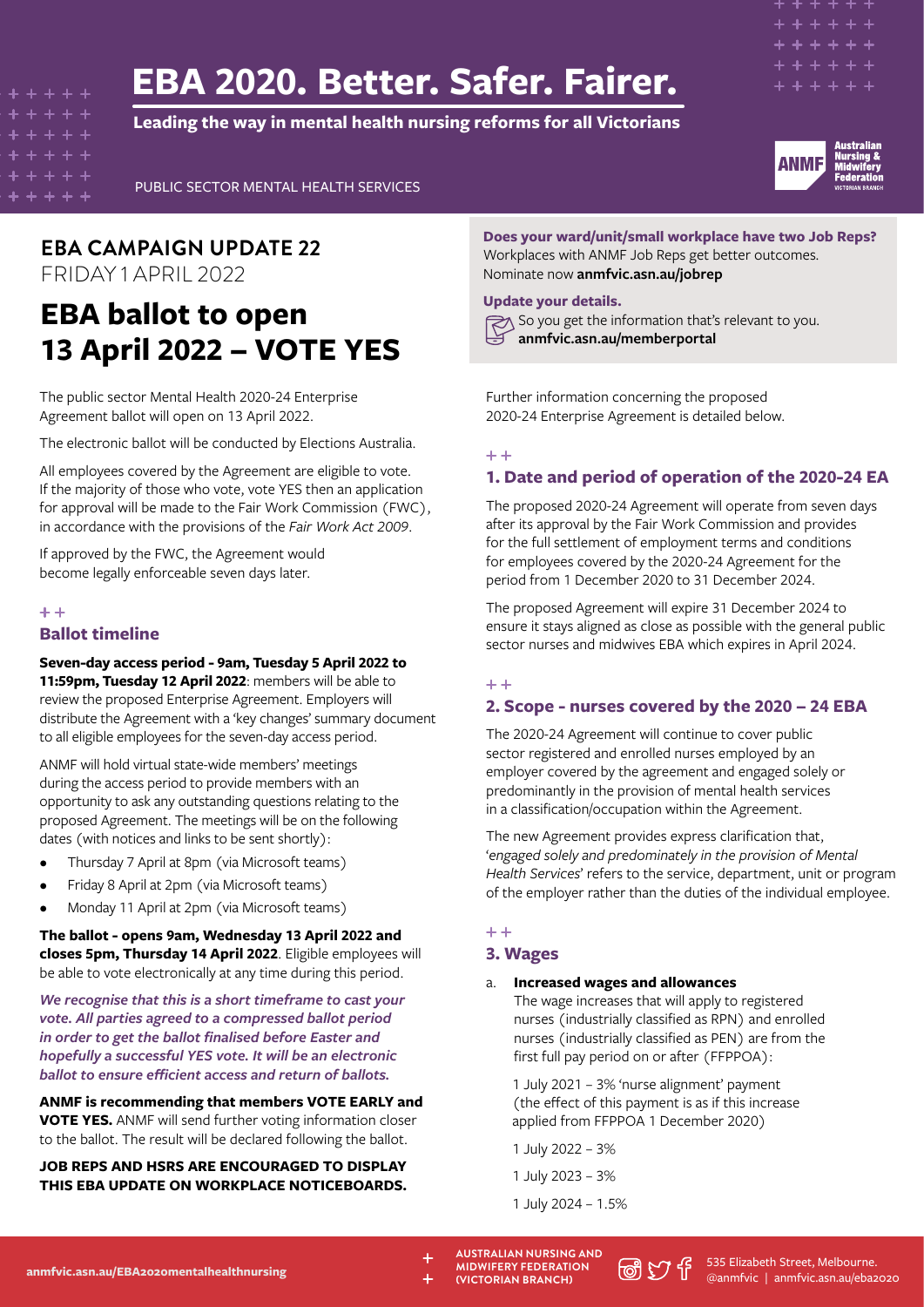## b. **'Nurse alignment' payment**

A once off 'nurse alignment' payment will be made following formal approval of the new Agreement equivalent to three per cent of wages earned dated back to 1 December 2020. This will have the same effect as a 3% payment on your wages from 1 December 2020 to end of June 2021 and will be reflected in your leave entitlements and superannuation.

This payment will align mental health nurses' wages with those ANMF achieved in the general public sector nurses and midwives eight-year wages deal (2016-24). A percentage increase is superior to a flat lump sum amount given the additional benefit that it is not only applied to your base rate of pay but also to your other entitlements such as allowances and leave loading etc.

## c. **RPN Grade 4 Year 1 uplift**

RPN Grade 4 Year 1 will receive an uplift of \$50 to the amount of \$1950.00 in the 2020-24 EA, to address the current anomaly between RPN Grade 3 Year 5 and RPN Grade 4 Year 1.

## $+ +$

## **4. Allowances**

## a. **Qualification allowance – Certificate IV TAE**

From the commencement of the new 2020-24 Agreement, a 3.5% allowance will be payable where the employer requires the employee to hold a current Certificate IV TAE. The new allowance will not apply to an employee who is already in receipt of a higher qualification allowance.

#### b. **Damaged clothing allowance for nurses**

The Agreement will contain a new clause aligned with existing health professionals provision for the replacement or repair of soiled or damaged clothing or other personal effects.

## c. **Advanced Diploma in Mental Health**

The qualification allowance clause has been amended to recognise an Advanced Diploma in Mental Health as a relevant qualification for enrolled nurses to access a 4% qualification allowance.

## d. **Sole allowance – nursing**

The Agreement contains a new clause providing that an RPN or EN who is the only person employed by the health service in the classification of RPN or EN shall be paid, in addition to their appropriate rate, a sole allowance per week, as listed in schedule 2.

## **Change of roster allowance**

From the commencement of the new Agreement, a change of roster change allowance of 2.5% of the allowance rate (as defined) for changes notified between eight and 14 days, and 5% of the allowance rate (as defined) for changes notified seven days or less will apply in accordance with the amended clause.

## f. **Sunday night shift allowance**

**[anmfvic.asn.au/EBA2020mentalhealthnursing](https://anmfvic.asn.au/eba2020mentalhealthnursing)** 

Operative as a trial commencing from FFPPOA 1 July 2024, the Sunday night shift allowance rate for permanent RPNs and PENs finishing on a Monday after commencing duty on a Sunday will increase to \$154.60 per shift.

The trial will end 13 pay periods after commencement, following which the parties will review the data on unscheduled absences on weekends and the effectiveness of the Sunday night shift allowance in addressing such absences.

By no later than 1 July 2022, the parties will implement a system through the Mental Health Industrial Implementation Committee (MHIIC) to collect and share data on unscheduled absences on weekends and nights between themselves and the Department.

#### $+ +$

## **5. Additional staffing/EFT**

## a. **Memorandum of Understanding (MOU)**

As an outcome of bargaining for the 2020–24 Agreement, the following commitments have been recorded in a legally binding MOU between the unions and the Department of Health (DOH):

- 800 full time equivalent (EFT) to be implemented in the delivery of mental health services over the life of the 2020- 24 EA – unions will be consulted and engaged through the Mental Health Division of the Department of Health in delivery of this EFT
- In the first 12 months of the 2020-24 Agreement being implemented, work will be undertaken by the parties and the DOH to map the staffing profiles in bed-based services and to record as a minimum staffing level for these services, subject to change through local agreements with the unions. These minimum profiles and change arrangements will be recorded in a separate MOU between the DOH, the Victorian Hospitals' Industrial Association (VHIA) and both unions
- Additional administrative staffing (seven days a week) for acute inpatient services.
- Additional staffing EFT allocated to SECU/Acute Aged services staged over the life of the 2020–24 Agreement with \$3 million allocated for a minimum of four years (and ongoing) to cover the cost of agreed allocations in the MOU.

| EFT allocation   |                       |    |                   |                                 |   |
|------------------|-----------------------|----|-------------------|---------------------------------|---|
| (total# 26.8EFT) |                       |    |                   |                                 |   |
| Acute Aged       |                       |    |                   |                                 |   |
|                  | Aged Acute            |    |                   |                                 |   |
| Service          | Unit                  |    | Additional RPN ND |                                 |   |
| ALERED -         | Berings:<br>PIC South |    |                   |                                 |   |
| <b>LASTERN</b>   | Word                  |    |                   | 12                              |   |
| MOMAGE.          | E lins/W              |    |                   | ۵                               |   |
| NWMH             | Sunshine              |    |                   | ्र                              |   |
| <b>NWMM</b>      | <b>BECC</b>           |    |                   | 61                              |   |
| NWMH             | droadmeadows          |    |                   | $\frac{1}{2}$                   |   |
| <b>PEN NSULA</b> | 1 West                |    |                   |                                 |   |
| St.              |                       |    |                   |                                 |   |
| Vincent's        | Normanby              |    |                   | $\sim$                          |   |
|                  | <b>Staala</b>         |    |                   |                                 |   |
| BALLARAT         | Haughton              |    |                   | ×.                              |   |
|                  | Marjorie              |    |                   |                                 |   |
| CONOMER          | <b>Phillips</b>       |    |                   | 1                               |   |
| (RH              | Macalider             |    |                   | ï                               |   |
|                  |                       |    |                   | Fotal EFT = 18 (10 x 1.8)       |   |
| steur.           |                       |    |                   |                                 |   |
|                  | AM.                   |    | PM                | ND                              |   |
| Austin           |                       | a  |                   | t                               | 石 |
| Monash           |                       | ö  |                   | t                               | 1 |
| <b>MWMFH</b>     |                       | ä  |                   | 9                               | o |
| <b>Ballarat</b>  |                       | ö  |                   | ö                               | ö |
| Bendigo:         |                       | o. |                   | ı                               | o |
| <b>LRH</b>       |                       | ă  |                   | 1                               | O |
|                  |                       |    |                   | Total EFT = 8.8 (5 x 1.4) = 1.8 |   |

\*Nate: EFT is allocated over 7 days

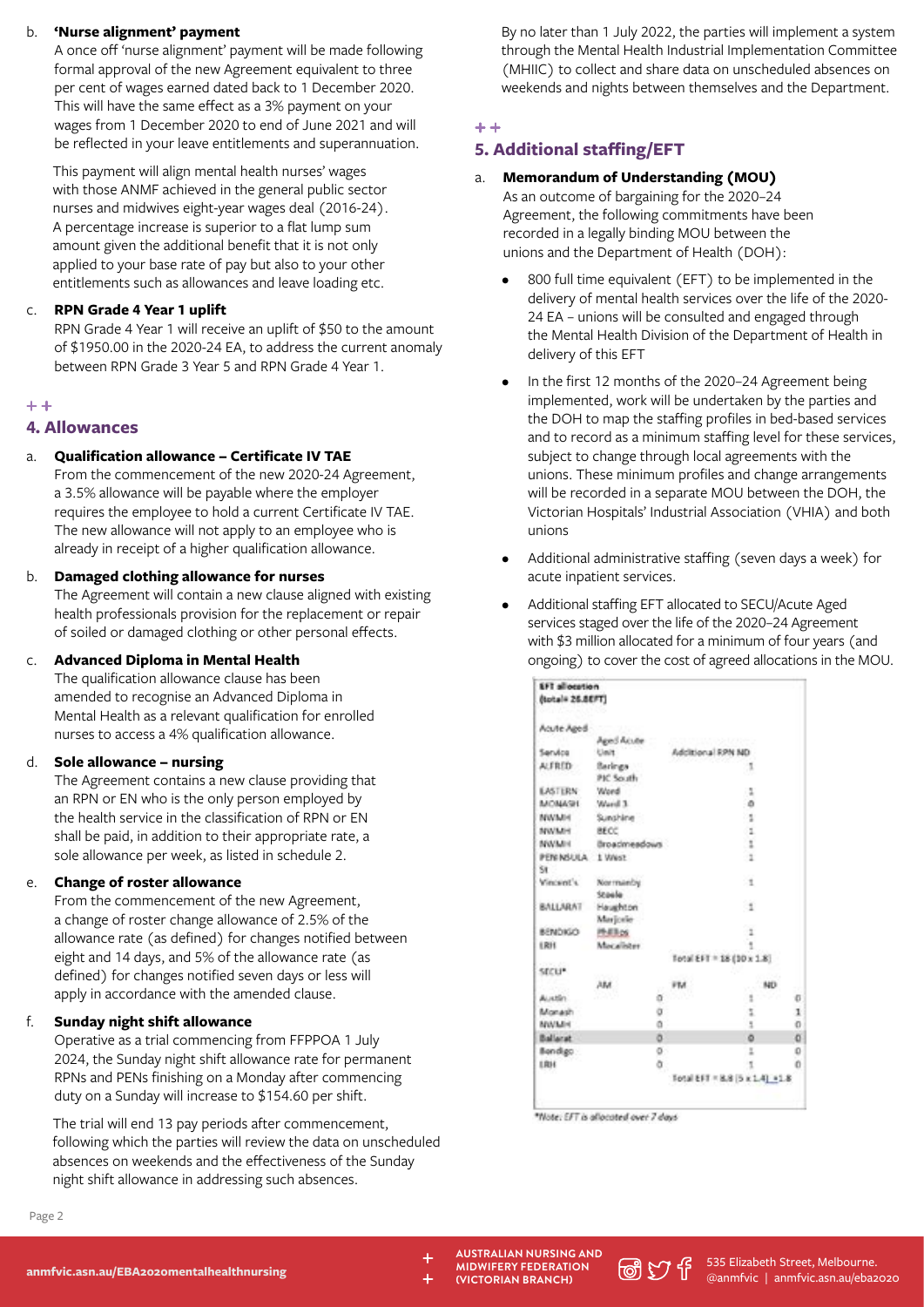## b. **NEW Graduate Support Nurse EFT**

Within six months of the 2020-24 Agreement being implemented, six EFT of new Graduate Support Nurse positions will be recruited and implemented at some rural and metropolitan health services as part of a trial to assess the benefit to the workforce. ANMF believes this will be an important measure to support the increasing graduate nurse positions and importantly, retain these nursing graduates in mental health. The Andrews Government has announced an additional 150 (EFT) graduate positions in 2022.

| <b>Graduate Support Nurse Allocations</b> |     |  |
|-------------------------------------------|-----|--|
| <b>Health service</b>                     | EFT |  |
| St Vincent's                              |     |  |
| Mercy                                     |     |  |
| Peninsula Health                          |     |  |
| Eastern Health                            |     |  |
| Bendigo Health                            |     |  |

## c. **HDU staffing**

The Agreement will include a provision for additional staffing allocation for HDU to ensure mandated staffing profiles in HDU do not cause detriment to the remainder of the unit overnight.

| <b>HDU</b> allocation          |                                     |                                 |
|--------------------------------|-------------------------------------|---------------------------------|
| Health<br>service              | Unit                                | <b>Night duty</b><br>allocation |
| Alfred                         | Ground Floor                        | $1 \times N$ D                  |
|                                | Includes 4 PICU<br>as part of the 8 |                                 |
| Eastern Health                 | Upton House (Box Hill)              | $1 \times N$ D                  |
| <b>NWMH</b>                    | RMH JCU - level 1                   | $1 \times N$ D                  |
|                                | SAAPU (Sunshine)                    | $1 \times N$ D                  |
|                                | BIPU (Broadmeadows)                 | $1 \times N$ D                  |
|                                | NPU - Ward 7 (Unit 1)               | $1 \times N$ D                  |
| Peninsula Health               | 2 West                              | $1 \times N$ D                  |
| Monash Health                  | Unit 2 - Youth<br>(Dandenong)       | $1 \times N$ D                  |
|                                | Ward E (Casey)                      | $1 \times N$ D                  |
|                                | Biala Aged Acute<br>Inpatient Unit  | $1 \times N$ D                  |
| St Vincent's                   | Ground                              | $1 \times N$ D                  |
|                                | First Floor                         | $1 \times N$ D                  |
| Northeast Health<br>Wangaratta | Kerferd Unit                        | $1 \times N$ D                  |

| <b>CAMHS/CYMHS</b> |                        |                                 |  |
|--------------------|------------------------|---------------------------------|--|
| Health<br>service  | Unit                   | <b>Night duty</b><br>allocation |  |
| Monash Health      | <b>Stepping Stones</b> | $1 \times N$ D                  |  |

d. **Designated Mental Health Director of Nursing**  The 2020-24 Agreement will provide for a designated Mental Health Director of Nursing (DON) for each Mental Health service (where they do not already exist). This clause has been drafted to ensure that this position is in addition to the Senior Psychiatric Nurse role.

## e. **Clinical Educators for parent and infant units**

The Agreement will include a provision to introduce 0.5 EFT Clinical Nurse Educator (RPN Grade 4) positions at each of the six parent and infant units.

| <b>Parent and infant unit - Nurse Educator allocations</b> |     |  |
|------------------------------------------------------------|-----|--|
| <b>Health service</b>                                      | EFT |  |
| <b>Ballarat</b>                                            | 0.5 |  |
| Austin                                                     | 0.5 |  |
| Werribee                                                   | 0.5 |  |
| Monash Health                                              | 0.5 |  |
| Latrobe                                                    | 0.5 |  |
| Bendigo Health                                             | በ 5 |  |

## $+ +$

## **6. Additional workforce measures**

## a. **EN transition program**

The 2020-24 Agreement will include a provision for a 10-day transition program for up to 550 enrolled nurses commencing in mental health allocated across the mental health services.

## b. **Retention – community rotation**

Establishment of a process to enable workers in community and acute inpatient units to elect to work in an alternative setting to assist with retention of mental health staff.

## c. **Fixed term employment**

The 2020–2024 Agreement will further limit the use of fixed term employment to ensure it is not used for filling vacant ongoing positions, but rather for things like backfill of existing positions during parental leave and other extended leave.

## d. **Retention – graduate mental health nurses and postgraduate students**

The 2020-24 Agreement will include a provision for graduate nurses and employees undertaking postgraduate studies with ongoing employment where suitable vacancies exist.

## $+ +$

## **7. Classifications and salary structure**

The 2020-24 Agreement will contain the following changes to classifications and salary structure:

- a. insertion of a framework to introduce and embed the Registered Undergraduate Student of Nursing (RUSON) and enrolled nurse pre-qualification employment model
- b. inclusion of Mental Health Inpatient Clinical Nurse Consultant classification descriptor (RPN 5 CNC) in accordance with the agreed position description
- c. inclusion of a Graduate Support Nurse classification descriptor
- d. inclusion of Aboriginal traineeship arrangements
- e. inclusion of a nursing Indigenous health cadetship clause to support the funding of this successful employment model
- f. inclusion of the newly formed position of Community Mental Health Engagement Worker classification descriptor in accordance with the agreed position description.
- g. renamed PSOs to 'Mental Health Officer' (MHO)

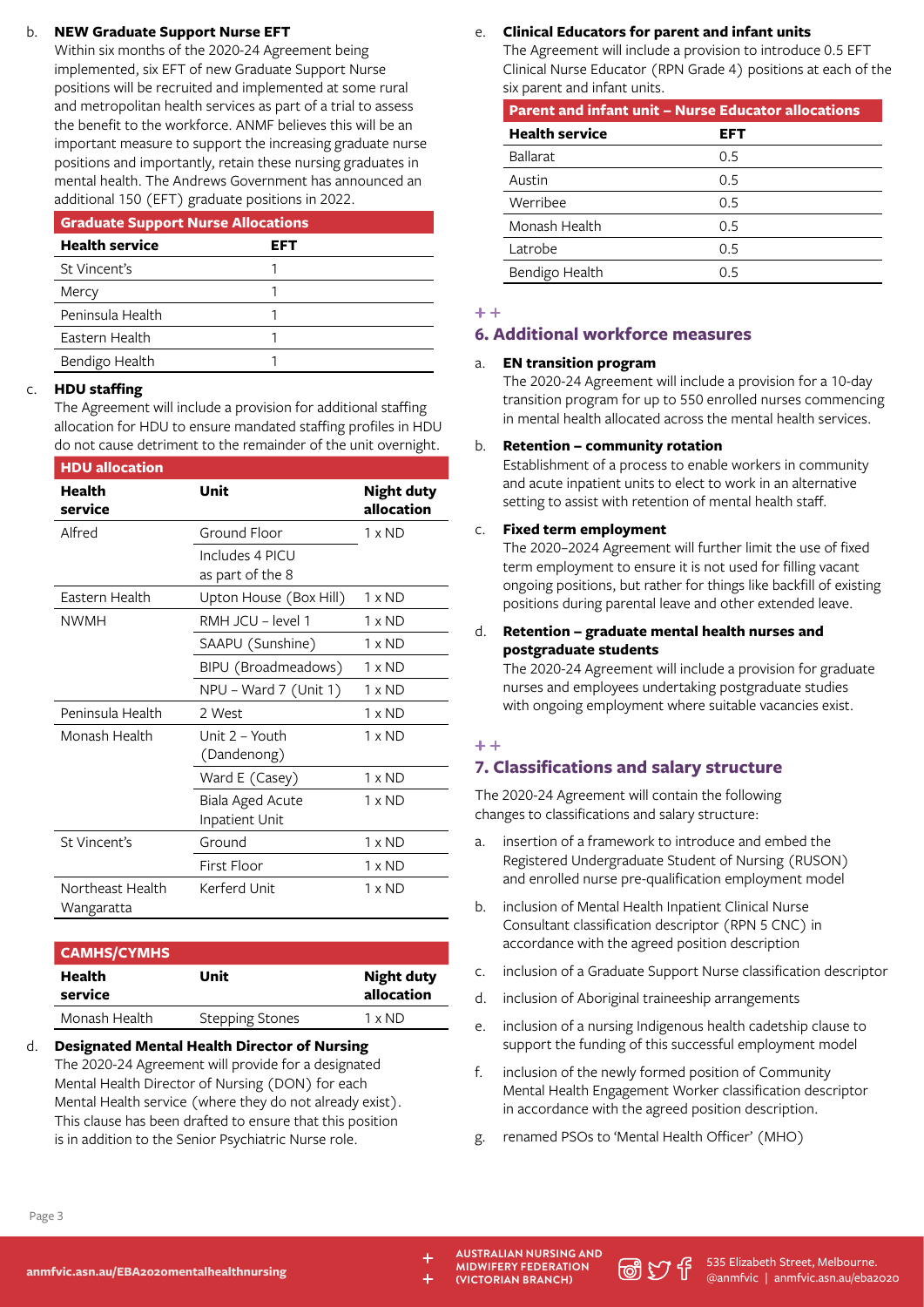- h. amendments to the existing Registered Psychiatric Nursing (RPN) and Psychiatric Enrolled Nurse (PEN) classifications to reflect modernisation work already completed (updated terminology).
- i. Referral of the following ANMF claims to the newly established Best Practice Employment Committee (BPEC) to assist with resolution over the life of the EA:
	- developing an advanced practice structure with classification descriptors aligned with a contemporary classification stream for liaison, clinical coordinators and advanced practice nurses, and associated translation arrangements
	- developing a clear pathway for Nurse Practitioner candidates
	- reviewing existing RPN Classifications, with reference to contemporary practice, to ensure role clarification between different RPN classifications
	- reviewing existing Nurse Unit Manager (NUM) classification and role with the intention of developing a three level NUM structure having regard to agreed principles
	- development of a research classification stream for RPNs.

#### $+ +$

## **8. Back filling of leave arrangements and recruitment to vacant positions**

The 2020-24 Agreement will contain a number of improvements to existing backfilling of leave arrangements and the process of recruiting to vacant positions, including:

- a. introduction of additional measures to strengthen the existing process of recruitment to vacant positions, including definition for 'genuine recruitment efforts' and obligation to notify Unions in writing when, despite genuine recruitment efforts, the employer has been unable to recruit to the vacant position.
- b. introduction of a new provision facilitating the permanent appointment of an employee to a vacant position where, following recruitment of vacant position obligations, that employee has been performing higher duties in a vacancy for a continuous period of nine months.
- c. improved provision outlining an agreed process to replace unplanned absences in bed-based services, and a new process for community mental health teams - outlined below.
- d. introduction of a supplementary roster system – see explanation under 'rosters' below.

## $+ +$

## **9. Community Mental Health**

#### a. **Nurse for nurse replacement – CMHTs**

The new Agreement includes a provision regarding nurse for nurse replacement in community mental health teams. This important achievement will require an Employer to maintain a written record of nursing positions within community mental health teams and replace existing nursing positions in those teams when they become vacant. This may only be amended in specific circumstances, for example, the inability to recruit a nurse after a reasonable recruitment process or via the general consultation process where the

employer will need to demonstrate the changes in needs of consumers and how the care needs will be met.

#### b. **Backfill of unplanned absences**

When considering backfill in community mental health teams employers must have regard to existing workload, team vacancies, and the availability of existing suitably trained employees, and will consult with team members and implement measures to mitigate any increase in workload if backfill is not provided.

#### c. **Community mental health discipline mix**

Referral to BPEC for the development of an appropriate clinical discipline mix comprised of a combination of nurses and health professionals to apply to community mental health teams, having regard to certain criteria to be determined by the BPEC.

## d. **NEW Crisis Team Workload Management System (CTWMS)**

The 2020-24 Agreement introduces a new Crisis Team Workload Management System (CTWMS) which will provide protected non-clinical time for nurses working in acute community teams (ECATT, CATT, triage or like services) as follows:

- from 1 January 2022 0.9 to 1 FTE to receive two days per month free from direct client care
- from 1 January 2023 0.4 to 0.8 FTE to receive one day per month free from direct client care.

The existing Community Workload Management System (CWMS) provision will continue to apply to all other employees working in community mental health teams, with improvements to compliance and oversight from employers. Integrated teams which perform both crisis and case management functions will continue to utilise the CWMS at clause 49.

## $+ +$

## **10. Leave**

#### a. **Long service leave**

The 2020-24 Agreement will include a re-drafted comprehensive clause regarding long service leave (LSL) to reflect prospective resolution of pre-modern Award LSL entitlements. Under the re-drafted clause, all RPNs and ENs (whether full time, part time or casual) will have access to the full entitlement under the Agreement (six months after 15 years).

The new clause will include access to pro rata LSL at seven years for all nurses phased in from July 2021 to July 2023, by which date access will be available at seven years instead of the current ten years. The staged introduction will be as follows:

July 2021 – nine years

1 July 2022 – eight years

1 July 2023 – seven years.

The new clause will also align periods of unpaid leave that count as service with State LSL Act entitlements.

The new clause will importantly also provide clarification for the recognition of service for nurses moving between the general nurses and midwives enterprise agreement and the 2020-2024 Mental Health Enterprise Agreement.

The parties have agreed to work with VHIA to develop a guide to LSL entitlements.

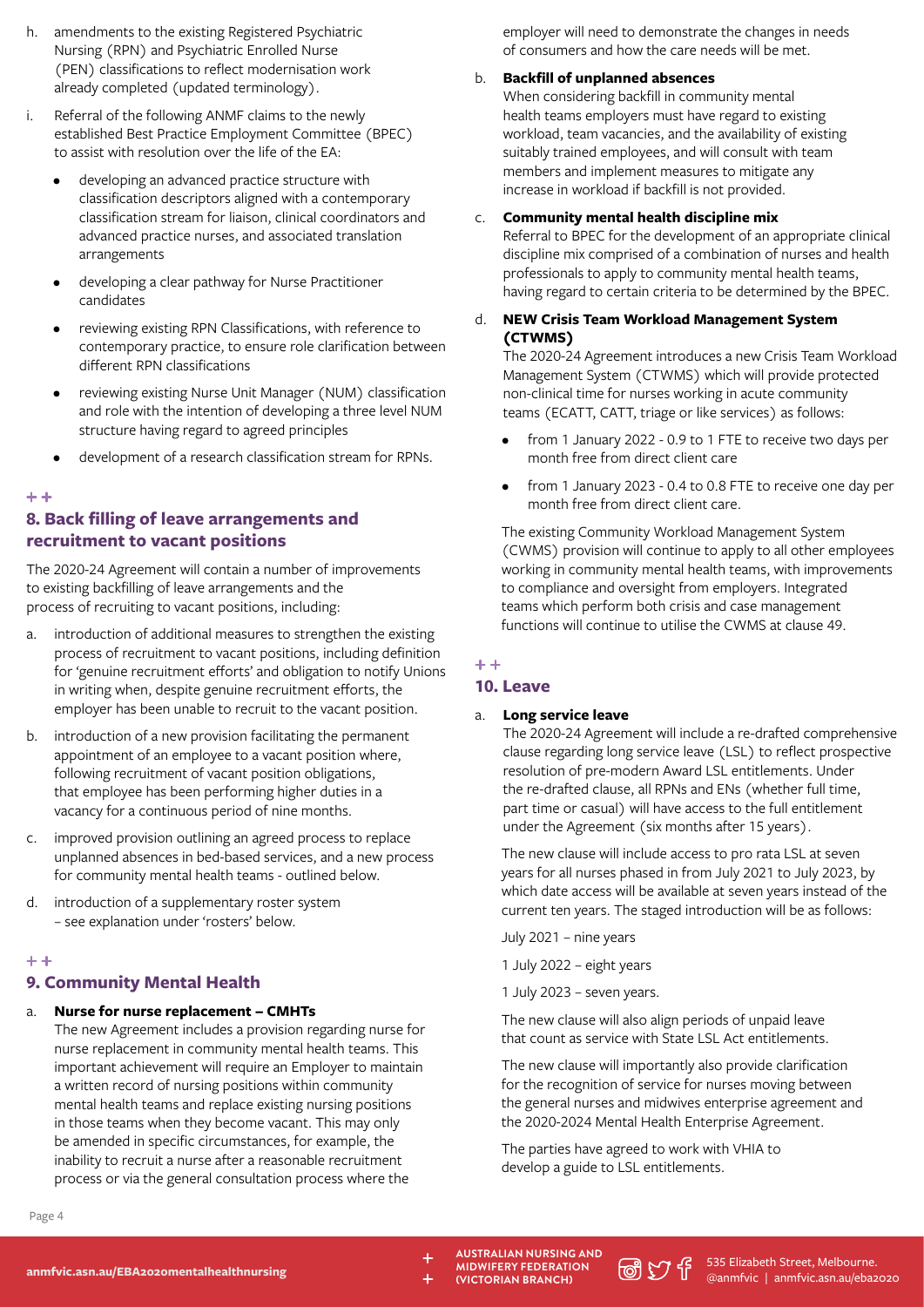#### b. **Parental leave**

The 2020–24 Agreement contains an improved entitlement to parental leave and an increase in the quantum of paid primary carer leave and paid secondary carer leave.

The qualifying period for measuring paid parental leave has been reduced from 12 months service to 6 months service.

The paid primary carer leave will increase from the existing ten weeks' pay to 14 weeks' pay from 19 October 2021.

The paid secondary carer leave will increase from the existing one week pay to two weeks' pay from 19 October 2021.

The parental leave clause has also been varied to provide for:

- 20 'keeping in touch' days over a 24-month period
- capacity for an employee to seek to return to work earlier whilst on parental leave.
- loss of pregnancy under 20 weeks gestation will become a 'permissible' matter for the purpose of accessing the full compassionate leave entitlement for the primary and nonprimary carer on each permissible matter
- paid leave entitlement will be determined at time of birth to ensure right to paid leave occurs contemporaneously with the birth of the child.

From 19 October 2021, an employee who is on parental leave, including paid and unpaid parental leave, will continue to receive employer superannuation contributions as though the employee was still at work.

## c. **Annual leave**

The 2020–24 Agreement will contain improved annual leave entitlements for employees who are rostered to work on part of ten weekends or more per year. This includes a clearer definition of 'weekend worker', ensuring the sixth week of annual leave to part time employees who work weekends.

The new test for determining whether a nurse is a 'weekend worker' for the purposes of accessing the sixth week of annual leave can be summarised as follows:

- i. a nurse who works rostered hours on part of ten weekends or more per year
- ii. weekends include Sunday nightshifts
- iii. where less than ten occasions are worked per year the employee is to be credited with a pro rata entitlement.

Existing employees getting the sixth week under the old test continue.

## $+ +$

## **11. Other leave provisions**

## a. **Special disaster leave**

Employees unable to attend for work due to a disaster such as a fire or flood will be entitled to up to three days per year of paid leave (non-cumulative).

## b. **Voluntary emergency management leave** Employees will be entitled to up to two weeks paid time to undertake voluntary emergency service, such as the SES or CFA.

## c. **Defence service leave**

An employee (full-time/part-time) undertaking defence force service will be entitled to make up pay for any pay lost when compared with payments received from by the Australian Defence Force subject to the process outlined in the provision.

## d. **Ceremonial leave**

An employee will be entitled to substitute an existing public holiday to enable attendance at a NAIDOC event, subject to operational requirements.

#### e. **Compassionate leave**

The existing clause contains amended wording to increase employer discretion to provide compassionate leave for relatives not currently covered by the existing immediate family definition.

Compassionate leave can also be accessed where there has been a loss of pregnancy under 20 weeks gestation by the primary and non-primary carer.

## $+ +$

## **12. Gender equity**

The 2020–24 Agreement will include the following improvements and measures to better support and promote gender equity in the workplace:

- establishment of an industry-level standing committee of representatives, CEOs, the unions and VHIA to review audit results and promote gender equity issues
- introduction of gender transition leave providing for up to 20 days paid leave (up to 48 weeks unpaid leave) for essential and necessary gender affirmation procedures
- as part of the signed MOU, any future decision of government to introduce policy related to 'reproductive health leave' will be applied to the employees covered by the 2020–24 Agreement and will be incorporated as an entitlement of the 2020–24 Agreement at the next available opportunity.

#### $+ +$

## **13. Establishment of a Royal Commission Working Group (RCWG)**

The 2020–24 Agreement will as soon as practicable, but no later than three months after the commencement of the Agreement, establish a committee with representatives of the unions, the Department of Health and VHIA to:

- identify recommendations of the royal commission which have implications for the operation of the Agreement;
- identify any amendments to the agreement necessary to give effect to the royal commission recommendations; and
- seek to reach consensus on any necessary amendments to the Agreement.

## $+ +$

## **14. Managing employee performance and conduct**

The 2020–24 Agreement will contain a new clause that updates the existing disciplinary clause, which will be titled 'managing performance and conduct'.

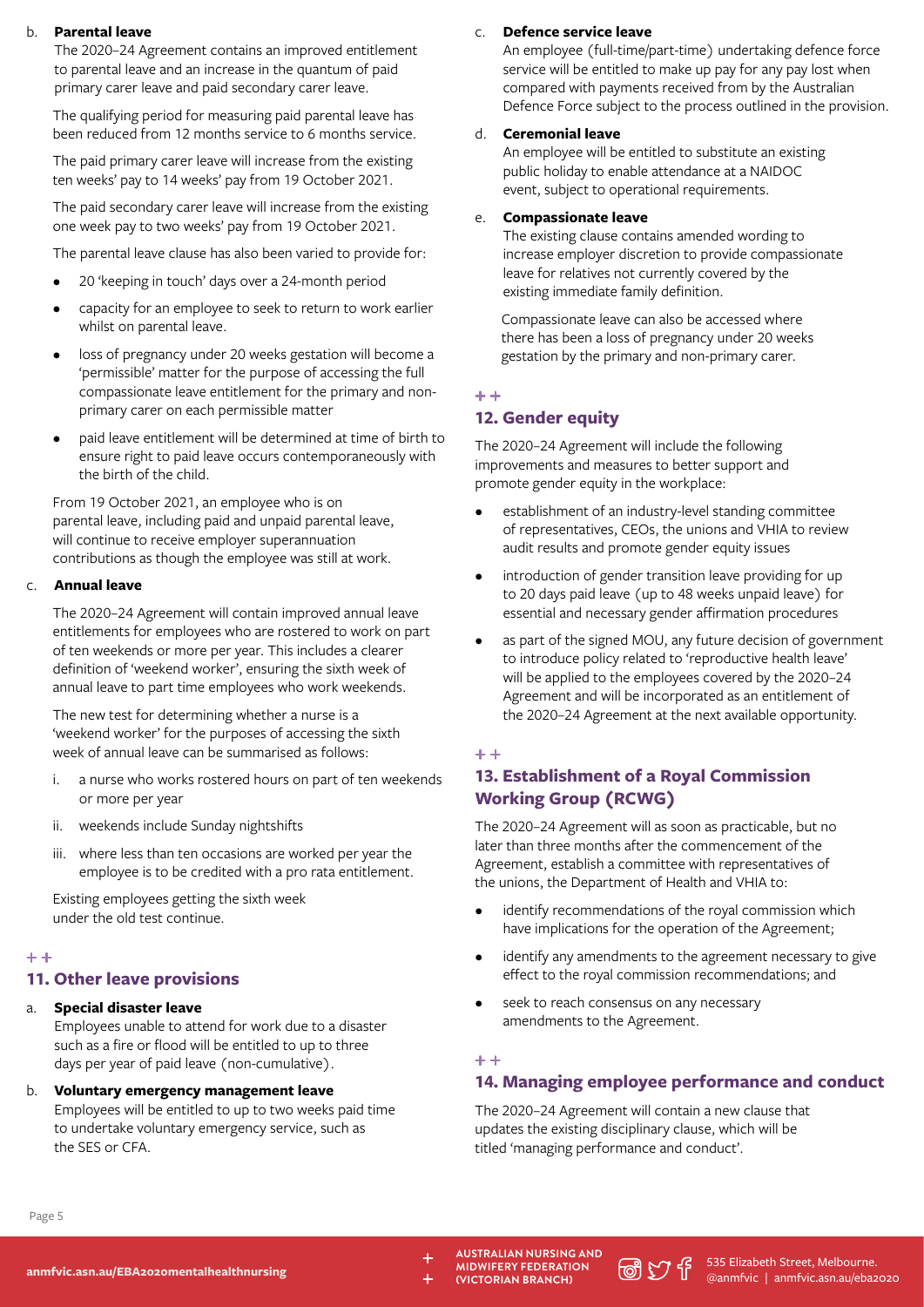The clause continues to apply the principles of natural justice and procedural fairness.

The clause has been varied to allow an employee to elect not to dispute or respond to the allegations made against them but to still raise matters in mitigation of any potential action from the employer. Importantly, the clause also provides that any proposed performance improvement plan must not be punitive in nature, for example by altering the employee's classification, work location or hours of work.

The clause also includes new obligations on employers before they can terminate an employee during their first six months of employment – the qualifying period when employees are not protected against unfair dismissal under the *Fair Work Act*.

#### $+ +$

## **15. NEW alternative dispute resolution procedure**

The 2020-24 Agreement contains a new provision that empowers a newly appointed Independent Disputes Resolution Industry Panel (the Panel) to hear and determine disputes relating to classifications, and by mutual agreement disputes regarding underpayment of wages.

The Panel will be made up of a nominee of the union, a nominee of the VHIA and an independent chairperson agreed by the Unions and VHIA. The new clause sets out the role, procedures and determinations of the Panel.

This alternative dispute resolution procedure has the potential to provide a less formal and quicker mechanism for resolving classification disputes and alleged underpayments (where agreed) with a determination of the Panel considered binding, subject to a limited appeals process to the FWC.

#### $+ +$

## **16. Consultation**

The consultation clause has been amended to ensure roster changes that are not major changes still requires consultation.

The clause has been further amended to provide for greater clarity and improved process, along with a requirement to include proposed position descriptions as part of the change impact statement process.

## **17. Rosters and Hours of Work**

- a. **Rosters posting of rosters/change of roster allowance** The 2020–24 Agreement will require an employer to implement the following matters from the commencement of the Agreement:
	- the minimum length of a posted roster will be 28 days
	- the roster must be posted 28 days before it comes into force, rather than 14 days currently.
	- there must also be a posted roster for on-call arrangements.

An employee who is required to change their roster without 14 days' notice (currently 7 days) will receive a change of roster allowance of 2.5% of the allowance rate (as defined).

An employee who is required to change their roster without seven days' notice will receive a change of roster allowance of 5% of the allowance rate (as defined).

#### b. **Overtime and recall**

The 2020–24 Agreement will provide the following amendments and improvements to overtime and recall provisions:

- a request or direction made by the nurse in charge that an employee work overtime is to be deemed as an approved overtime. This provision has been included to prevent an employer from requiring written authorisation from executive management for approval of overtime and will empower the nurse in charge of the shift
- any recall that occurs on a public holiday will not impact on the rostered off public holiday benefit
- all time spent travelling to and from the place of duty when recalled will be deemed to be time worked and attract the relevant overtime penalty
- an employee will be entitled to a paid 20-minute rest break after more than four hours of overtime
- confirmation that overtime applies to casual employees.
- c. **Recall (without return to workplace) (non CATT)** From the commencement of the new Agreement, if an employee:
	- i. was on-call for telephone advice or similar before a rostered shift; and
	- ii. during the preceding eight hours had:
		- exceeded two hours work (rather than the time paid): or
		- had three or more recalls over a period of four hours or more, and

the employee is due to commence their rostered shift within four hours of the completion of the last recall, the employer will:

- i. not require the employee to resume or to continue to work without having had ten consecutive hours off duty without loss of pay for rostered ordinary hours, or
- ii. pay the employee at the rate of double time until released from duty for ten consecutive hours, without loss of pay for rostered ordinary hours occurring during such absence.

## d. **Meal breaks**

The 2020–24 Agreement will clarification of existing entitlements requirements relating to meal breaks and the inclusion of 'crib-time' arrangement, including:

- strengthened provisions requiring payment for a meal break that was unable to be taken and/or an employee is not allowed to leave the ward or unit area for their meal break
- in circumstances where employees are regularly unable to take their meal break (including being unable to leave the ward or unit area for their meal break) a mandatory crib time arrangement will operate which entitles an employee to a paid meal interval for not less than 20 minutes to commence between three hours and five hours of duty.

## e. **Fixed roster agreement**

The 2020-24 Agreement will contain a provision that will facilitate an employee making a written request to the employer to have a roster fixed by mutual agreement where the employee can demonstrate a regular and systematic pattern of work (as defined). The employer will not unreasonably refuse a request for a fixed term where the requirements of the provision are met.

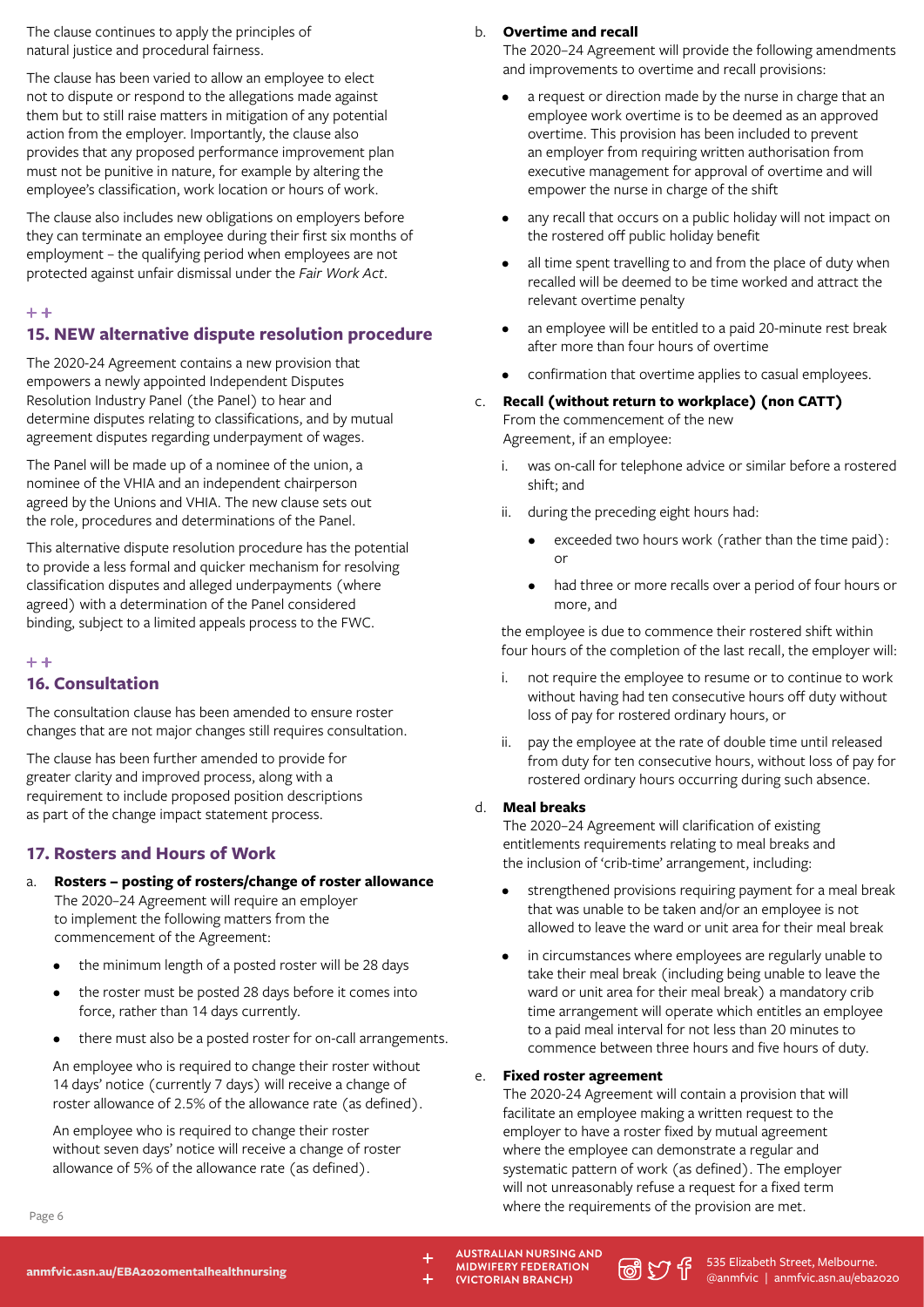## **Supplementary roster**

In addition to the published roster required to be posted, under the 2020-24 Agreement, an Employer will be required to maintain a supplementary roster. The supplementary roster facilitates additional shifts worked on a voluntary basis and will:

- a. sisplay vacant shifts, at a point in time, which employees can nominate to work; and
- b. contain a 'stand by' facility where employees wishing to work extra shifts can nominate the days/shifts they wish to work should such vacancies arise in the normal roster.

Vacancies that arise in the normal staffing roster will, as far as possible, be filed through the supplementary roster.

## $+ +$

## **18. Improvements to occupational health and safety (OHS) and occupational violence and aggression (OVA) provisions**

## a. **OVA – post incident support**

The 2020–24 Agreement will require an employer to improve the support it provides to nurses and midwives following an incident. This will include:

- access to post incident support services
- appropriate action to prevent further injury to employees
- conducting an incident investigation in a timely manner and implementing workplace controls to prevent a recurrence
- providing information regarding the employee's rights including workers compensation claims and reporting to police.

## b. **OVA reporting**

The 2020–24 Agreement will require an employer to provide to the OVA committee (which will continue to have a mandated requirement for ANMF representation):

- data relating to code grey and code black matters and other alerts relating to the risk and violence
- the number of reported incidents of OVA
- the number of incidents that have resulted in an injury to staff/patient/visitors, and
- the number of incidents that have resulted in property damage
- systemic recommendations and actions concerning risk management and OVA.

The clause has also been amended to include OVA as a standing agenda item at WICs.

## **OHS** –education for managers

Employers will be required to ensure that nursing managers and supervisors receive education and the support to ensure:

- OH&S risk assessments are undertaken
- OH&S incident investigations occur, and
- employees are properly consulted on OH&S issues.

## d. **OHS – HSR elections**

The 2020–24 Agreement will require employers to provide in writing to the ANMF annually (or within 28 days of

receiving a written request from ANMF) a copy of the Designated Work Group list and the names of the Health and Safety Representatives for each designated work group.

e. **OHS – code grey**

Employers will ensure that sites with an acute inpatient unit have an adequately staffed code grey response in operation.

## **19. Professional development**

The 2020-24 Agreement contains the following clarification and changes to strengthen and improve access to professional development for nurses:

- existing professional development entitlement to be made available to support State Government initiatives to improve workforce development of priority areas of nursing care
- any education that is a mandatory requirement from an employer must be provided in paid time, including for casual employees and not require any part of an employee's existing professional development leave to be utilised
- increase to funding for Department of Health scholarships for postgraduate study from 440 FTE to 1000 FTE to allow more eligible nurses to access study leave entitlement.

## **20. Additional variations to the 2020-2024 EA**

a. **Base employment campus – relocation payment** A new clause will be introduced to address the circumstances arising where an employer requires an employee to relocate from one campus to another location to undertake their duties. The clause does not permit an employer to relocate an employee but sets out compensation where such circumstances arise.

The clause provides for payment where an employee is required by the employer to relocate from their base employment campus before or during a shift, temporarily or permanently.

- within rostered shift paid time and vehicle allowance
- outside rostered shift vehicle allowance and travel time allowance, if additional travel time exceeds 15 minutes, and reimbursement for additional costs – e.g. car parking.
- temporary relocation actual cost up to  $$1,900$
- permanent relocation actual cost up to  $$1,900$

## b. **Psychiatric Clinical Nurse Specialist**

The 2020–24 Agreement includes a new provision providing for portability of P/CNS classification from one employer to another employer within the same specialty/clinical area

The new employer will advise the transferring P/CNS of the next P/CNS advertising period and if the employee applies for P/CNS and is successful, the employee will be back paid at the P/CNS rate from the date of commencement in the role with the new employer.

## c. **Portability of personal leave**

The personal Leave clause has been amended to provide clarification that an employee who transfers from employer A to employer B but who remains engaged as a casual employee with employer A will be entitled to transfer their accrued personal leave to employer B (subject to the existing cap contained with the 2020–24 Agreement). A statement of service is to be made available.

Page 7